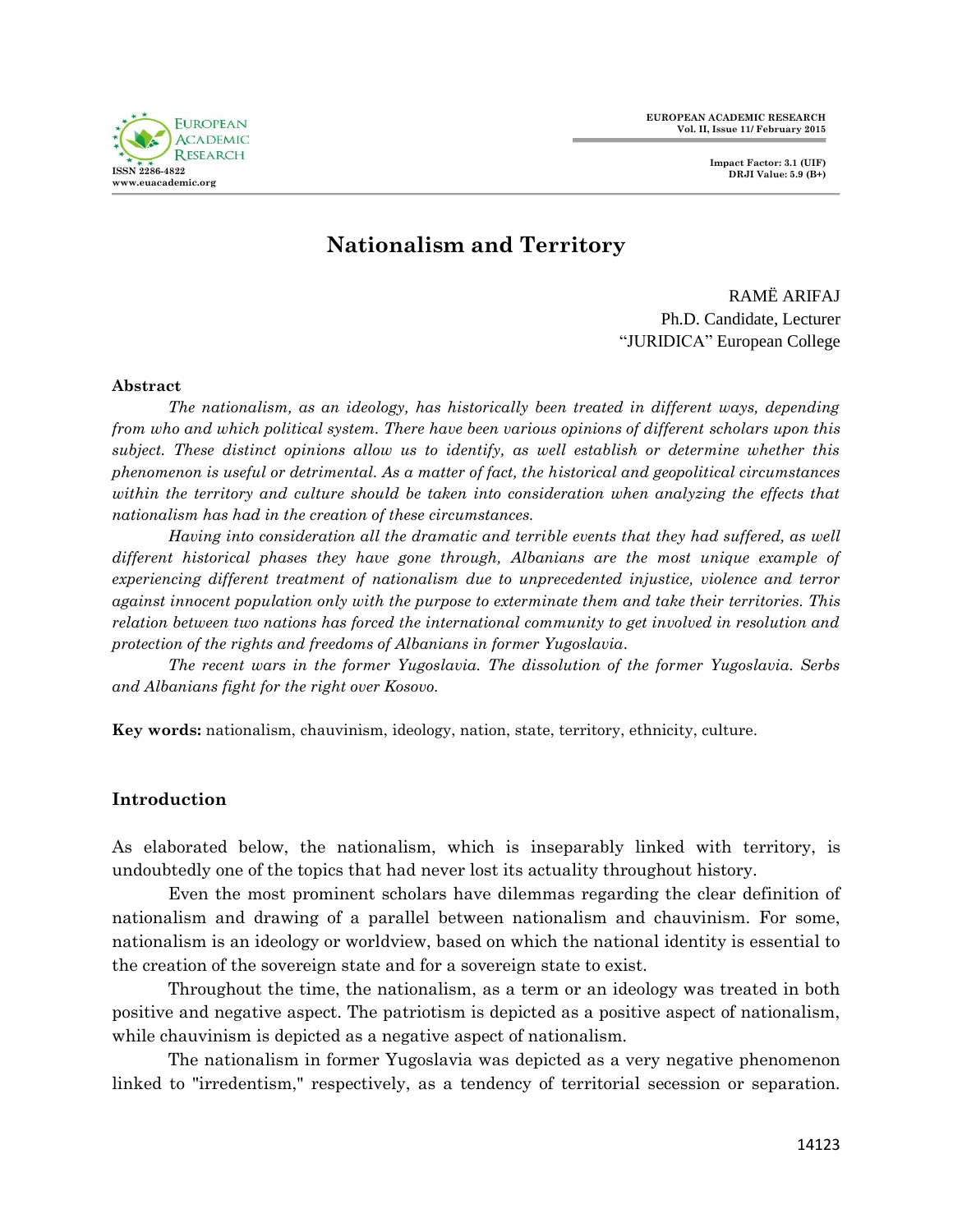But, as a matter of fact, the negative aspect of nationalism has its roots in the artificial creature of so-called Yugoslavia, while nationalism, as an ideology, was born much earlier.

"The violence and repression of Serbs in Kosovo has reached its peak with the unconstitutional act of the Assembly of the Republic of Serbia of 1989 suspending the SAP autonomy of Kosovo that was guaranteed by the Constitution of 1974. These unconstitutional changes gave Serbia the opportunity to announce the creation of a unique Serbia."<sup>1</sup>

This study will be focused on these dilemma or uncertainties, based on the viewpoints of Albanian nationalist experiences throughout the history.

At first glance, the nationalism can be depicted as a negative phenomenon, but, in reality, it is an integral and compound part of a human being. If we look closely enough, then we will find that it is something without which no nation is complete. In fact, it is a very sound concept, provided that it does not exceed the normal limits or does not convert to extremism.

USA and Serbia can be taken as two strong examples, respectively strong vs. weak example. The final results are seen in both countries in question, and there is no need to write something about it, because we are all aware of them and the consequences, namely their achievements. However, there are surely other countries that can be used as a good example, but these two are worth mentioning (especially at this time that Kosovo is going through.)

This dilemma and topic will be discussed in this paper with a focus on addressing the role of nationalism in "building" relations between people.

The events of the 90th have demonstrated the Balkan diversity to a great extend and presented numerous historical links of the Balkan people, while, in the case in question, it has highlighted and presented a large linguistic, religious, ethnic, cultural and political variety.

As a matter of fact, this diversity was not depicted as a value, but as a difference and difficulty for the future co-living. This identity resulted in the conclusion that nationalism, as an ideology, has affected the creation of the notion "nation-state" and as a result, the delineation of territorial boundaries within the areas where the members of the nation live.

## **Theoretical discourse on the nationalism**

 $\overline{\phantom{a}}$ 

Academics around the world agree that nationalism is an ideology, which differs among nations and at certain degree serves as a model to know what their future will look alike. In addition, it is also an idea that allows us to define territories and boundaries. Nationalism is a fairly new spirit in the social creation of humanity. Throughout history, kings have had an absolute authority. The rich had been given lands for their own purposes. The ordinary people were supposed to be loyal to the King, while the king

<sup>1</sup> Frasher Demaj: Challenges of Internationalisation and the Role of NATO in Liberation of Kosovo "Scientific Gazette "Juridika"Prishtina, 2011, f-57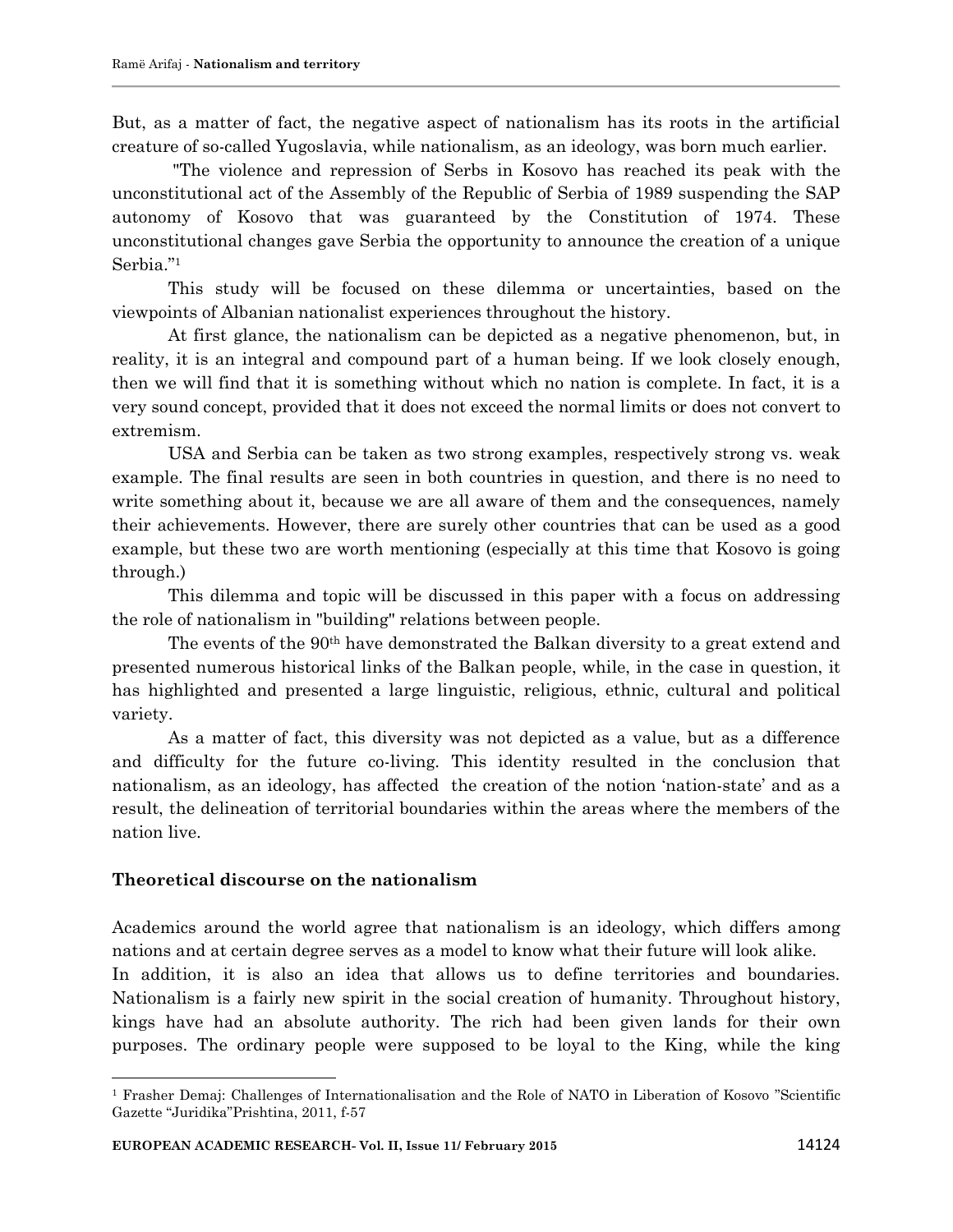seemingly did not care much about discrimination against them. Such devotion was depicted as a religious connection with their kings, because at that time people were not distinguished by ethnicity, but by religion.<sup>2</sup>

The term "nation-state" was discerned in various dictionaries of all the states for more than 200 years, where "... each state needs a nation because of legitimacy, while the nation needs a state to fulfil its own goals." <sup>3</sup> The question then arises at to where the border should be drawn in order to distinguish patriotism and nationalism in conceptual terms. On the one hand, some certain nationalist scholars argue that there is a fundamental difference between the aforementioned, one of which reflects the political mobilisation and devotion to the state and its symbols, such as the constitution or state natural formation, while the nationalism is related to the nation itself.<sup>4</sup>

The various definitions of nationalism make it a very difficult task to have one single universal description. However, the most generalized ones argue that it is a modern ideology, which can be perceived as a starting point in the creation of nation-states. In very broad terms, nationalism can be perceived as an ideology whose most important objective is to serve the national community he belongs.

The creators of this ideology attribute their nation a different identity other than the rest of the communities. The community in question may have some common characteristics with others in constitutional, historical, religious, linguistic, ethnic or genetic aspect. However, these similarities make that community to differ from the others.<sup>5</sup> As regards to cultural nationalism, it will be useful to take into consideration the theories of Mazzin, Fanon and Fichte. Mazzin, whose discourses had been quite often used during fascist Italy, thinks that each nation can have some mythical expressions, whereas Fanon, warned in his writings that cultural nationalism can easily be converted to despotism and tyranny (like that of Hitler).<sup>6</sup> Fichte believes in individualism, humanism and French Revolution. He defines the nation, as a living organism, an idea which forms the basis of Nazism. As regards to the mythic nationalism theories, it is worth mentioning Giddens, Enderson and Smith. Giddens sees nationalism as a psychological concept, rather than an ideological one. He perceives nations belonging to the modern era and also perceives nationstates as universal. The reason of the appearance of nation-states according to Giddens is the globalisation.<sup>7</sup>

Along with the globalisation, culture also started to be globalised as a one homogeneous form. This resulted in some kind of cultures who look for their own ethnicities based on their original feature. While, Anderson, on the other hand perceives the concept

 $\overline{\phantom{a}}$ 

<sup>2</sup> . White,G.W.Nationalism and territory. New York: Rowman and Littlefield Publishers, 2000

<sup>3</sup> . Kaplan, D.H.Territorial Identities ang Geographic Scale.In Herb., 1999 f-34

<sup>4</sup> . Etherington, J.-National Identity and Territory 2003

<sup>5</sup> .Suner, D. 2005 Suner, D.(2005): What Kind of Impact Does the Idea European Identity Have On Modern Nation State? Suturday, 15 january

<sup>6</sup> . Suner, D. What KindofImpact Does the Idea Of European Identity Have on Modern State?Saturday,15January 2005

<sup>7</sup> . Czergo D & Golgeier J.M. Nationalist Strategies and European Integration http://srch.slav.hokudai.ac.jp/coe21/publish/no4\_ses/chapter09.pdf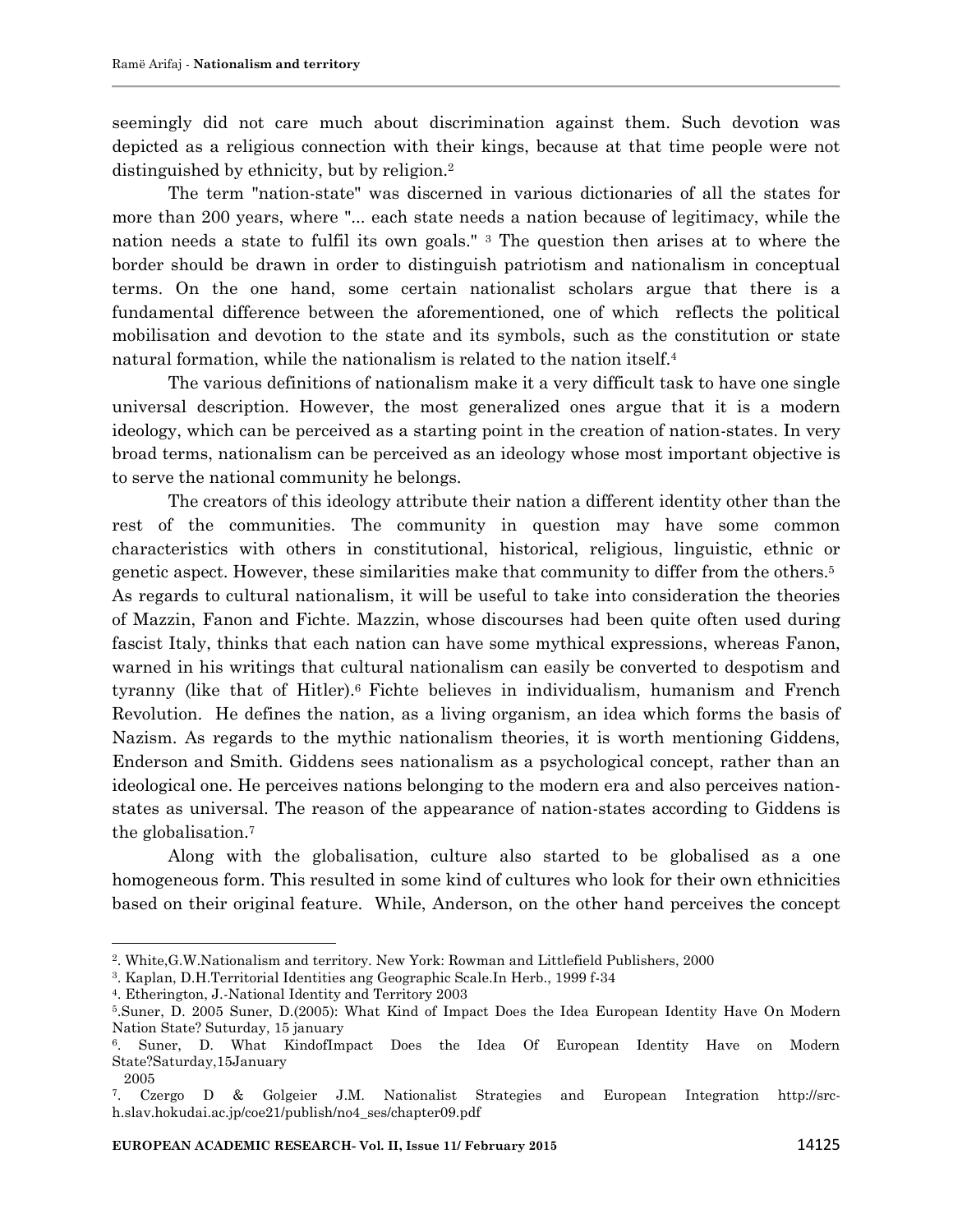of nations as "imagined communities". He also agrees with Giddens on the origins of nationstates. Modern nation-states, according to Anderson emerged with the modernity in parallel, because he sees nationalism as a product brought with contemporary technological and scientific achievements. Furthermore, he takes capitalism as a typical example. However, Anthony Smith thinks differently than the two other thinkers. According to Smith, nationalism existed even before modernity. However, these nations were transformed into modern nation-states after a three phased revolution.

According to him, these phases are as follow:

- 1) Transitory phase related to transition from federalism to capitalism.
- 2) Centralization phase related to centralization of government and military power.
- 3) Standardization phase-related to the standardization of the cultural conscious.<sup>8</sup>

### **Spread of nationalism**

The idea of nationalism has spread across the world due to strong worldviews of people. Therefore, it is clear that the concept of nationalism is almost identical among nations, but what really differs them, is the way how different nations have used this nationalism as a tool for their unification. Moreover, it can also be said that there can be no nation without nationalism. Smith (*1992*) clearly describes the relationship between national and European identity in terms of compatibility, "however dominant the nation and its national identification, human beings retain a multiplicity of allegiances in the contemporary world" (with those that are perceived as helpful for survival). <sup>9</sup> In addition to this, V. Havel, the expresident of Czech Republic, believes that nations have a right to determine their own identities. The same contradiction is also evident in Havel"s ideas. In one of his previous statements, he said that it's more important to be a Czech living in the territories of the Republic, than just being a Czech. However, it would not be wrong to say that he is in favour of a civic modernity, especially if we take into consideration the presence of the signs of liberal nationalism on the United Nations Charter as well.

According to prominent political theorist of the Czech Republic, Miroslav Hroch "the 'nation is not, of course, an eternal category, but was always the product of a long and complicated process of historical development in Europe '(1996, p.79).<sup>10</sup>

### **Nationalism and territory**

 $\overline{a}$ 

The disputes over the territory, such as to whom it belongs, are the most difficult disputes. This can be demonstrated with the dissolution of former Yugoslavia that we have witnessed

<sup>8</sup> Vercauteren, P European Integration and the Crisis of the State. Queen"s Papers on Europeanization No7/2001.f-6

<sup>9</sup> .Smith, A.-National Identity and the Idea of European Unity International Affairs, Vol.68, No.1.1992

<sup>10.</sup> Hroch, Miroslav. "From National Movement to the Fully-formed Nation: The Nation-building Process in Europe," in Balakrishnan, Gopal, ed. Mapping the Nation. New York and London: Verso, 1996: pp. 78-97. See especially p. 79.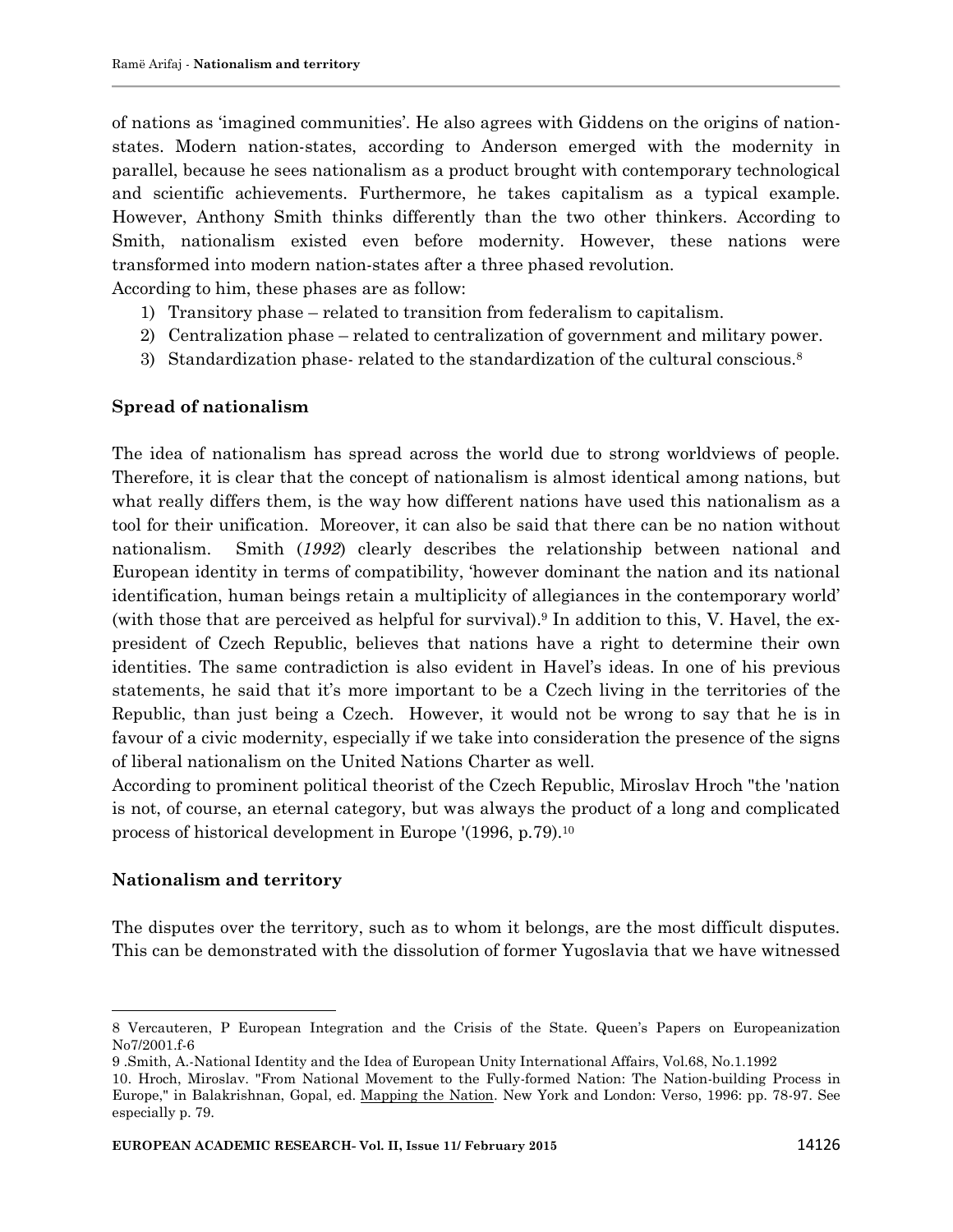in person (and we are now the most "trendy" party in this process).<sup>11</sup> The Palestine's dispute differs from Kosovo. Although, the conflicts were ethnically based and fought within the territory of sovereign state, they have all had the characteristics of a war fought between two sovereign countries: parties to the conflict have persecuted and killed each other with the aim of cleansing the territory inhabited by "undesirable elements", aiming its whole eradication, as well any possible trace.<sup>12</sup>

The concept of identity was recently included in geographical studies, as a separate branch. This concept represents a broad and diverse phenomenology<sup>13</sup> as well a consequence of a prejudiced interpretation of several changes of the local level. Therefore, a thorough analysis of the concept of territorial identity seems quite appropriate for a more detailed clarification and perception, if perceived as such within the geographical connotation. One can build a primary reflection about the "territorial" or "geographical" term, as it is preferred to be called by the majority of people, since as such it is transformed into constituent element of territorial structure and can also determine the transformations of geographical, structural, rational sphere and worldviews.

### **Nationalism and territorial identity**

One may define identity as a sense of interrelation or uniformity with a collection of certain ideas or symbolic elements. The sense of identity is a basic need for physical and mental/emotional welfare and personal enjoyment.<sup>14</sup> However, Castells (2000) draws the attention that that one may maintain many different identities in both individual and societal aspect  $.15$  It's not an easy task to measure the sense of the identity, which in most cases is contentedly defined. Different identities are maintained in different situations. <sup>16</sup> Therefore, the territorial based identities constitute only one part of the equation.

Taylor (1999) says that the state takes care to preserve the existing borders both in terms of power and authority, while in terms of wealth inclines towards much larger territories, while in the cultural point of view, the state tries to be based on smaller territories.<sup>17</sup> On the basis of common levels, territorial units that are used by people for their identification can be divided into three parts:

- Macro-level (also known as globalization or sub-globalization);
- Micro-level (also known as local or national);
- Meso-level (also known as the State).<sup>18</sup>.

 $\overline{\phantom{a}}$ 

<sup>11.</sup> Koha ditore: 26 May 2005, p-10

<sup>12.</sup> Enver Hasani, personal paper

<sup>13.</sup> Pollice,F.The Role of Territorial Identity in LocalDevelopment Processes http://www.openstarts.units.it/dspace/bitstream/10077/841/1/b3pollic.pdf.

<sup>14.</sup> Pollice, F. The Role of Territorial Identity in Local Development Processes http://www.openstarts.units.it/dspace/bitstream/10077/841/1/b3pollic.pdf.

<sup>15.</sup> Castells-The Information Age: Economy, Society and Culture. Volume II The Powe of identity Padstow, Cornwall.2000

<sup>16.</sup> Murphy,1999-"Rethinking the Concept of European Identity", In Herb, G.H.

<sup>17.</sup> Taylor, P.J.-Places, Spaces and Macy"s: Place-Space Tensions in the Political Geography of Modernities, Progress in Human Geography 23, 1999

<sup>18.</sup> For more info see Paasi&Newman, 1998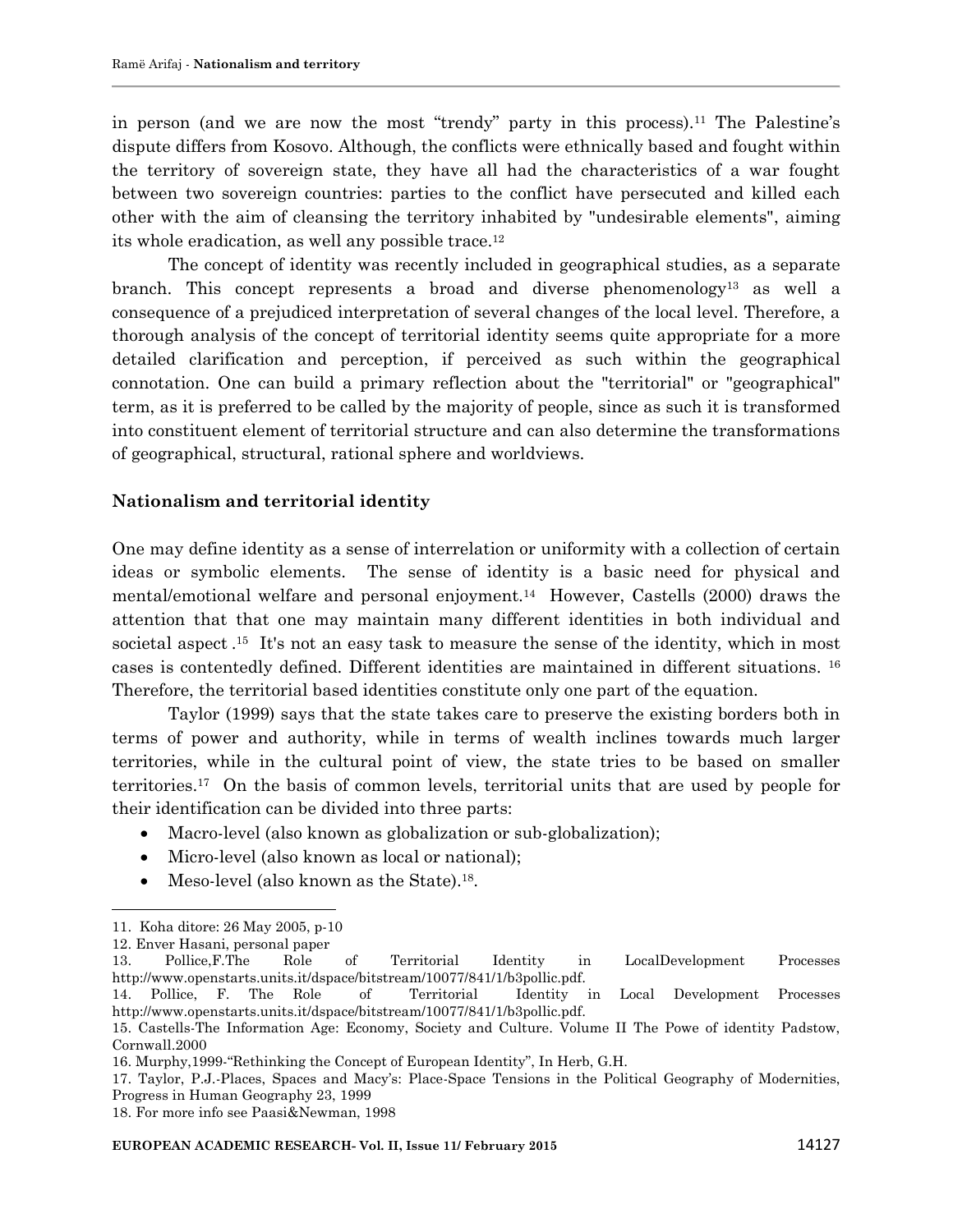We can say that identity is a composition of psychological characteristics, based on which each individual differs from one another, but, on the other hand, these features make each individual unique. Individual identity is a combination of genetic predispositions and environmental impact.<sup>19</sup> On the one hand, we have the geographical environment, which has less impact, but is of importance, and on the other hand, we also have social environment in which every individual grows up and lives, and can largely impact in the reactions of individuals in different situations.<sup>20</sup>

The spatial construction has initially relied on the expansion and development of agriculture from the Near East to the Balkans in the 6th millennium BC. The economic specialization of people and transformation of the system of colonies (settlements) from villages to cities was made possible by the surplus of food in productive areas near large rivers around the IV century BC. Two thousand years later, Phoenicians and Cretans have founded the first commercial cities in eastern parts of the Mediterranean, which later became cultural part of Europe, where the cities/countries were emerged.<sup>21</sup>

In order to create a more complete understanding of nationalism, the territory should also be included. As Conversi states, nationalism cannot be conceived without including the dimensions of the territory. <sup>22</sup> The territory appears in the centre of all nationalist programs, therefore the importance of maps and their strategies comes to the fore. Ultimately, in the globe made up of nation-states, one ethnic group can feel completely safe and protected, only when it manages to create its own nation-state.

#### **Territory, as an identity**

The dispute over territory what belongs to whom, where a boundary should be drawn has been, is and will remain as one of the most specific and difficult problems, which causes conflicts, such as the Palestinian conflict, Turkey-Greece dispute, the case of Spain etc, as well the dissolution of the former Yugoslavia.

Despite the fact that conflicts were ethnically based, and in some cases were fought within the territory of a sovereign state, they have had the characteristics of a war fought between sovereign states.

The purpose of conflicts between the parties was cleansing of the territories, and in most cases, the ethnic cleansing, such as the case of Kosovo, where there have been killings and massacres aimed at total eradication and dominance.

The territorial disputes between conflicting parties have always been wild, and in some cases they have perished whole people in order to lose every trace of their existence. In many cases, the dispute over territory is complicated, especially when it is fought within a territory and within political organizations that are deemed as sovereign by the

<sup>20</sup>.Ule, M.Temelji socialne psihologije. Lubljana. 2000

 $\overline{a}$ 

<sup>19</sup> .Mlinar, Z. Evropske preokupacije in druzbeno-prostorsko prestrukturiranje. In Mlinar Zdravko(ur.): Osamosvajanje in povezovanje v evropskem prostoru. Lubljana: FDV. F-61-75

 $21$ . Ibis

<sup>22</sup> .The Basques, the Catalans and Spain: Alternative Routes to Nationalist Mobilization, London: Hurst/Reno: University of Nevada Press 2000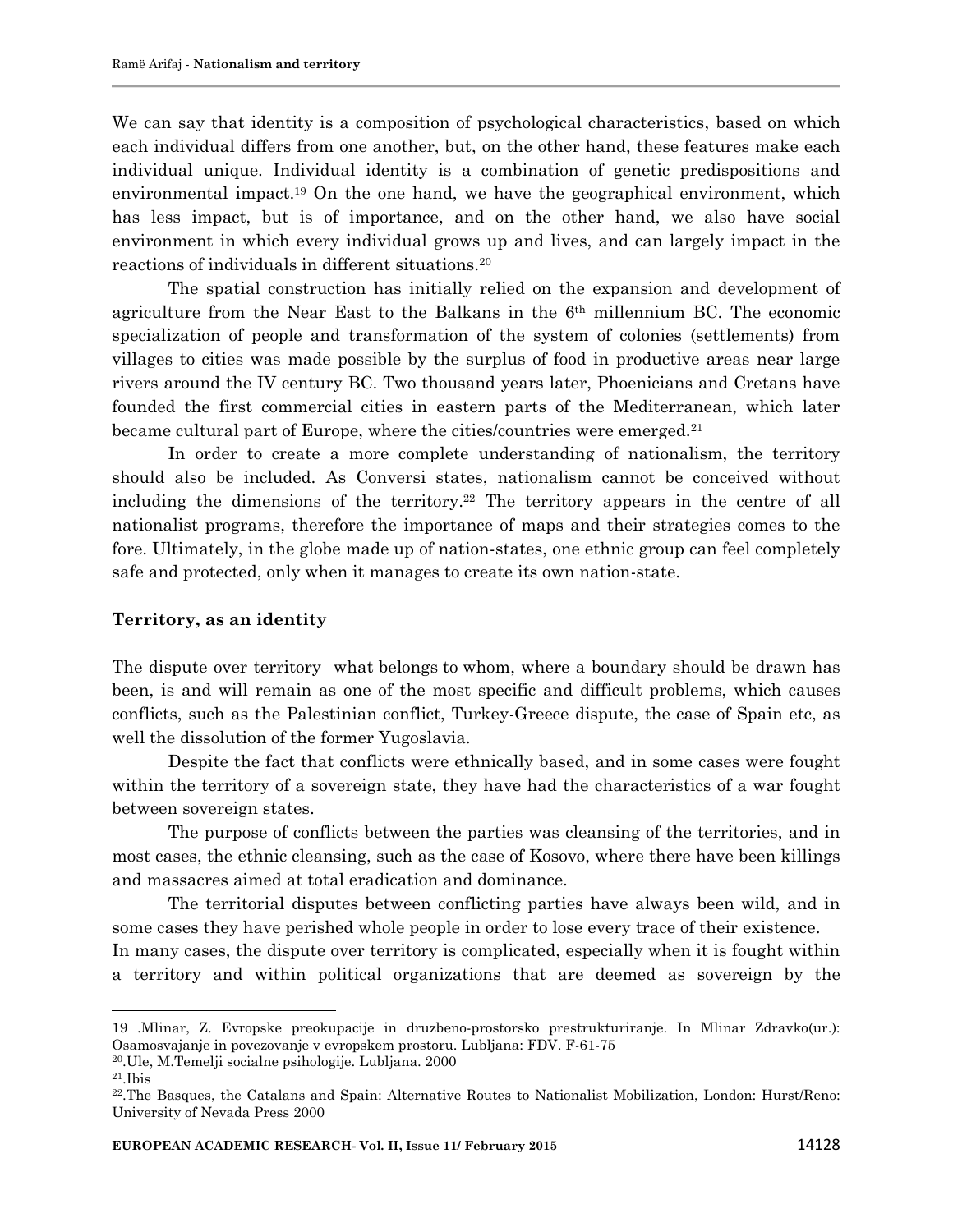international community. The dispute over territory between countries has historically been more easily handled, because the compromise is much easily reached, and often with the mediation of international community, the territories are divided and more acceptable resolutions are achieved.

The ethnicity is the key element on the occasion of the resolution of territorial disputes. It has always been the supporting pillar, based on which the dispute over territory was resolved. There are no winners in most of these disputes. The most problematic thing in these types of conflicts is precisely the fact that the territory is presented as a constituent part of an identity of an ethnic group, therefore the claim of the other group over the same territory is completely the same, or at least identical with theirs. In legal terms, the territory does not belong only to those who own it, the territory, as such becomes an identity, and becomes very important, because it is related to century-old symbols and beliefs of an ethnic group.

In this aspect, we can say that in some cases the belief of ownership over a territory is created based on faith and religion, and as such are treated as "sacred" places, or as "their" territory, for example Fushë Kosova, which Serbs consider that it belongs only to them, or on the basis of religious buildings becomes the so-called "appropriation", or we have cases of identification of a territory in terms of ownership on the basis of fought wars e.g. Gazimestan. Despite losing their battle, Serbs regard it as their own sacred place.

The century-long war between Serbs and Albanians for territory or better to say conflicts has not enabled the creation of a common history or common life, as a symbol of historical monuments at least.

### **"The ethnic conflicts over the territory can only be managed, but not resolved on the spot." <sup>23</sup>**

The demands for territory are inseparable: they cannot be exchanged for something else (such as security or the case of Israel's or policy of a decade ago "peace for territory"), to be paid off (through money compensation), or replaced (by giving some other piece of territory). In order to resolve ethnic conflicts, several cases of autonomy were implemented, but practice shows that the functional and personal autonomy has failed, not because the political organisation was not sufficiently qualitative, but because that political organisation was closely linked to the territory.

On the other hand, this does not imply that an unqualified political organisation can neutralize the ethnic conflict over the territory only because of the fact that it has strong connections with certain territory. This was seen in the so-called territorial autonomies during the communist era, whose theoretical and practical foundations were created by Stalin.

Therefore, we should look at the Serbian demands for decentralization, namely, emphasized ethnic autonomy, which is based on clear lines of territory controlled by them.

 $\overline{\phantom{a}}$ 

<sup>23</sup> . Hasani, Enver: Koha Ditore.26 may 2005, p-10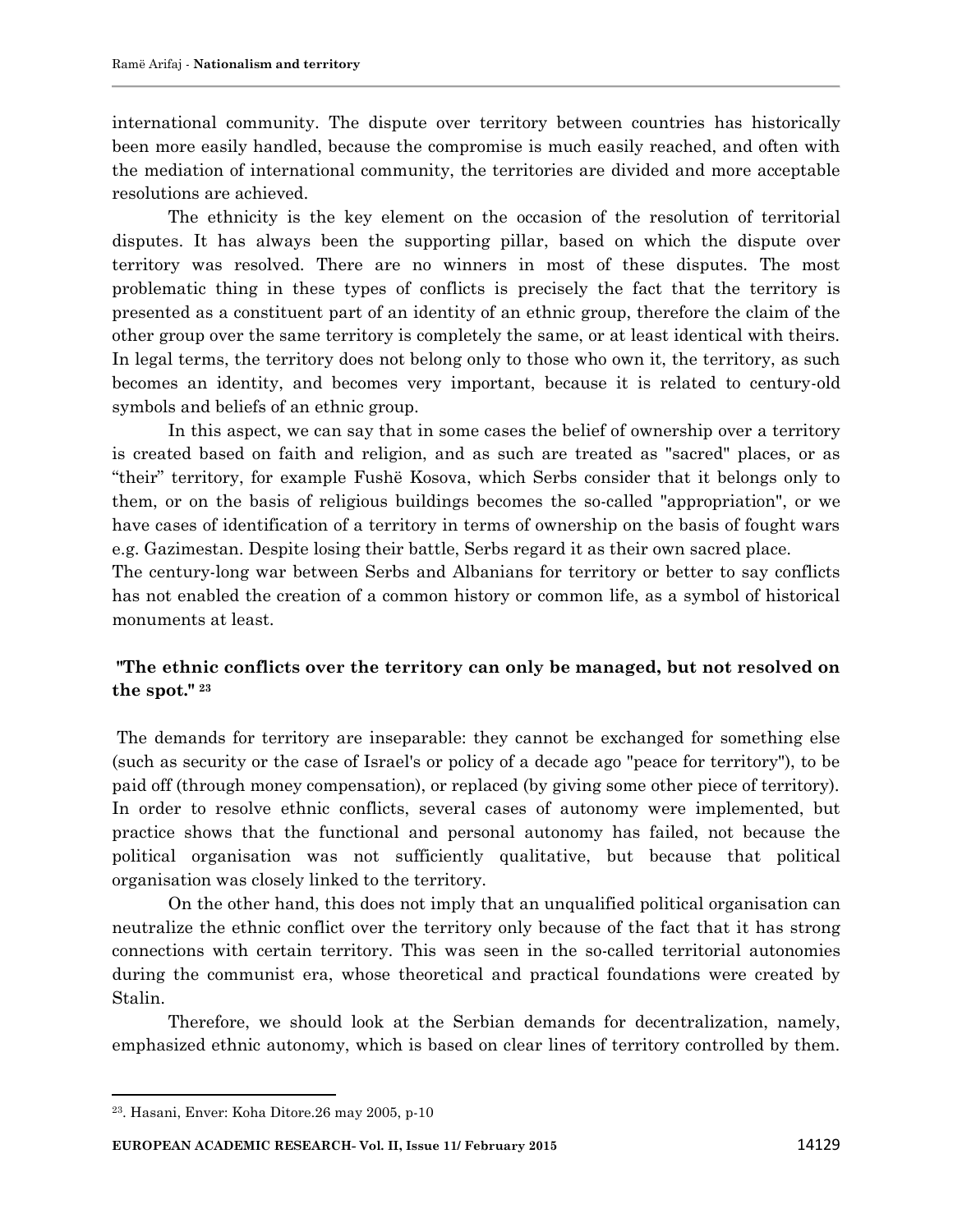In fact, the Serbs" demands do not represent decentralization, but de-concentration of power in favour of certain parts of the territory of Kosovo.

### **Conclusion**

The term 'territory' respectively, ethnic conflict over territory in the strict sense of the word is a historical and philosophical category. The artificial creature so-called Yugoslavia is the most unique example of the confrontation and conjunction of the afore-mentioned issues, first of all, nationalism and then territory, as two notions that are closely linked to each other.

The issue or dispute to whom a territory or part of the territory belongs is a major problem. All the wars are fought over the territory or extermination, eradication (e.g. Kosovo), although it is now internationally recognized as a special case, because Kosovo has never been an integral part of Serbia, and the aforementioned thesis is illustrated by the case of Bosnia, Palestine and other countries .

In general, these conflicts are very multidimensional and difficult, because, sometimes, it is difficult to defend them before the international community, because of the sovereignty of a country in which they are taking place.

However, the main theme discussed here is much more complicated than it appears at first glance, having in mind that the definition of the concept of nationalism itself is so unclear (in a way) that sometimes one gets lost in it, and not to mention the more complicated ones. However, this concept is something that should be taken with great seriousness, and at least integrated into the life of every individual. Nowadays, in my personal life I have faced many situations and heard people talking about how the Albanians (Kosovo) have quickly lost their sense of nationalism and are forgetting the history of a few years ago. In this paper, I've tried to show that being nationalist, provided that it does not convert to extremisms, is actually a good thing.

As noted above, various authors say that Europe is a half-formed country, while on the other side, the same underline that being a nationalist is an integral part of this halfformed entity (Europe). Considering the fact that every entity consists of constituent parts starting from the smallest ones, the nationalism is then automatically associated with the territory as well its preservation and representation in Europe.

#### **BIBLIOGRAPHY:**

- Etherington, John (2003): Nationalism, National Identity and Territory Castells, M. (2000): The Information Age: Economy, Society and Culture. Volume II The Power of Identity. Padstow, Cornwall.
- Conversi, Daniele (1997): The Basques, the Catalans, and Spain: Alternative Routes to Nationalist Mobilization, London: Hurst / Reno: University of Nevada Press 2000.

Csergo Z. & Goldgeier James. M. Nationalist Strategies and European Integration.